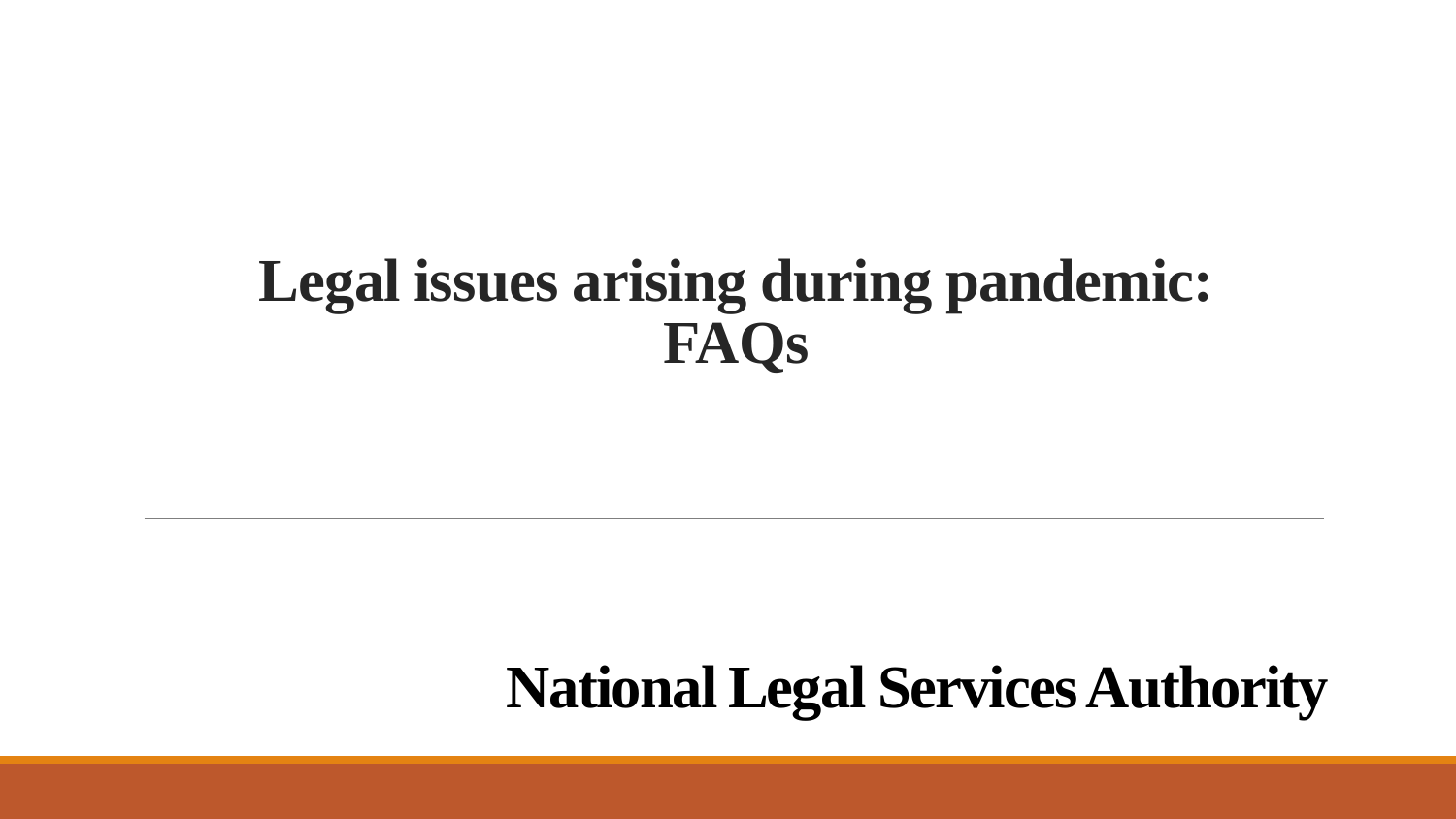**Q 1. The area where I live is declared as a containment zone. My father lives alone in an area which is 15 kms away. Since he is not keeping well, I wish to visit him. What should I do?**

**Ans:** The instructions regarding the containment zones may vary from State to State. In such a scenario, you may contact the District Administration on their helpline number. The National Corona Helpline number is 1075. Corona-virus Helpline Numbers of States and UTs are available at a state of  $\alpha$  at a state of  $\alpha$  at a state of  $\alpha$  at a state of  $\alpha$ 

<https://www.mohfw.gov.in/pdf/coronvavirushelplinenumber.pdf> . In case you have any difficulty in getting connected to district administration you may contact nearest District Legal Services Authority (DLSA). You can call at National Legal Aid helpline no. 15100. DLSA will assist you in getting connected to the District Administration.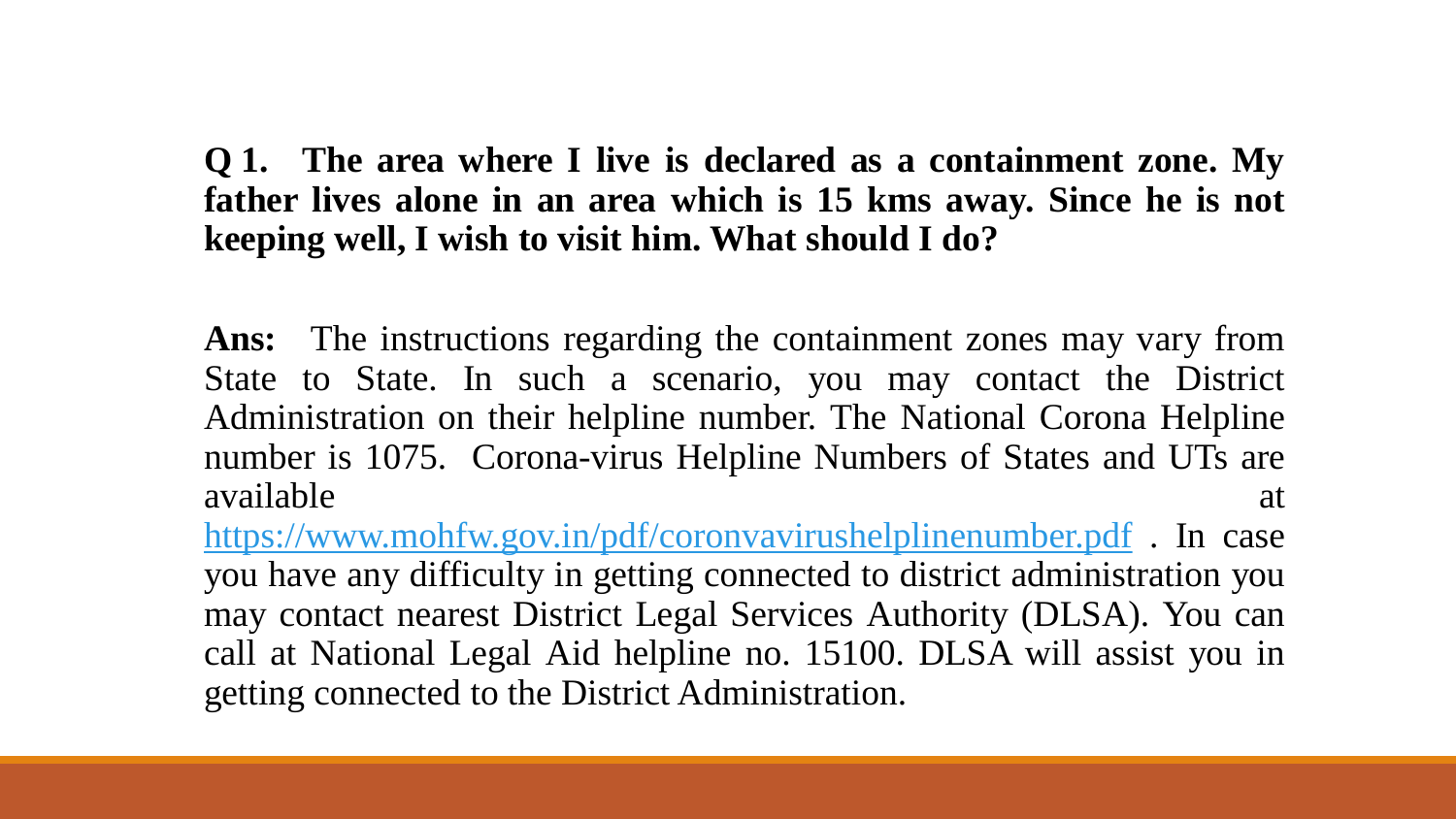# **Q 2. Will I be penalized, if I break the lockdown?**

Ans: All lockdown advisories should be followed with utmost seriousness. The police can take punitive action against you if they feel your actions are endangering the lives or disrupting the law. Relevant sections of Epidemic Act, 1897, Disaster [Management](https://nalsa.gov.in/uploads/pdf/2020/04/28/28_04_2020_48028040.pdf) Act, 2005 and Indian Penal Code can be invoked by police in case of breach of any instructions.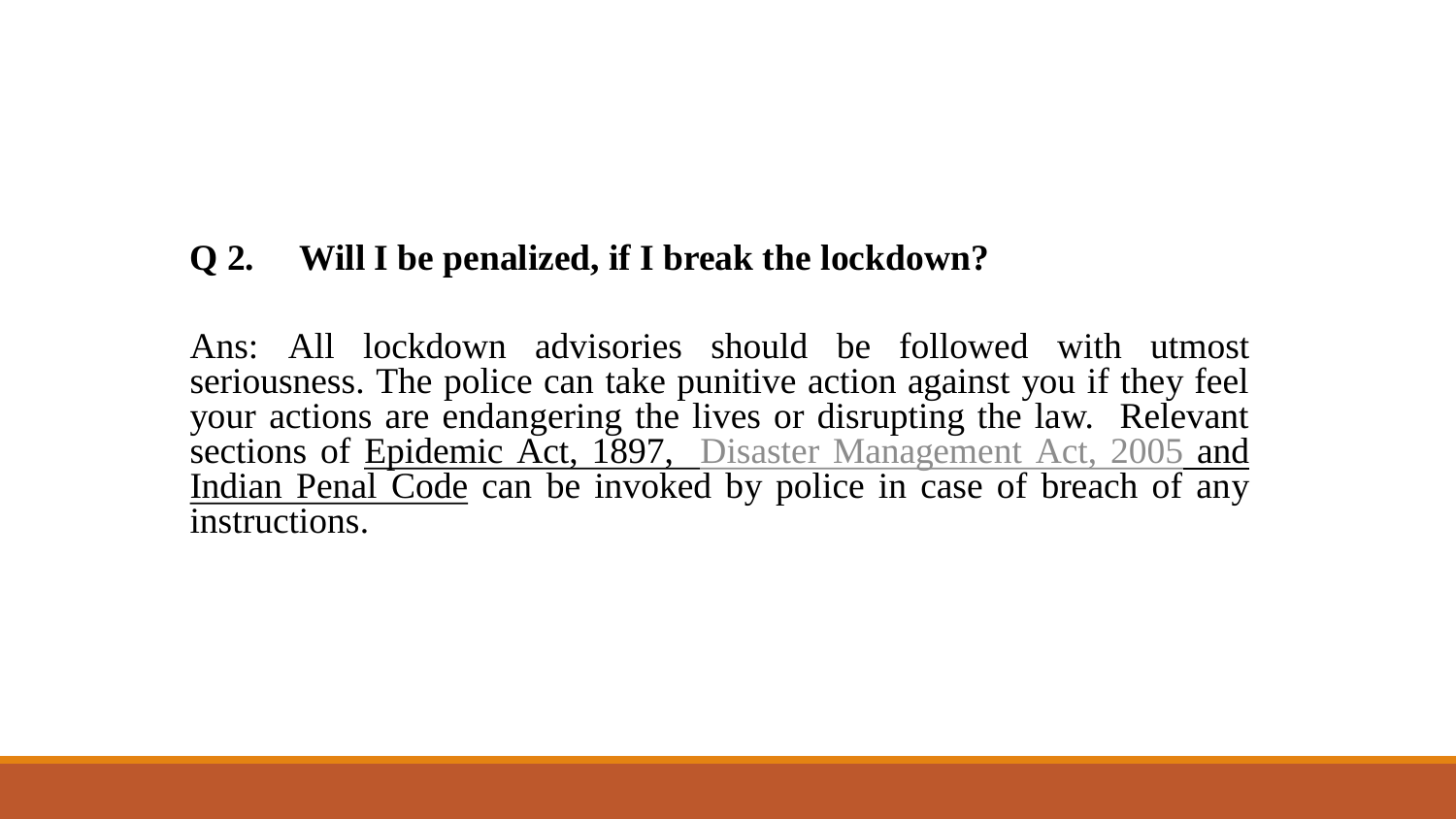# **Q 3. Am I entitled to get legal assistance if I am arrested by the police during the lockdown?**

**Ans**. Yes, you have a right to legal assistance if you are arrested during the lockdown or even during normal times. Section 41 D of the Code of Criminal Procedure provides you with that right. In case you want free legal aid and assistance, you can ask the police to connect you to the District Legal Services Authority or its deputed panel lawyer. You can call at the National Legal Aid helpline no, 15100 or email at nalsadla@nic.in or submit an online [application](mailto:email%20at%20nalsa-dla@nic.in) through the portal nalsa.gov.in for free legal assistance.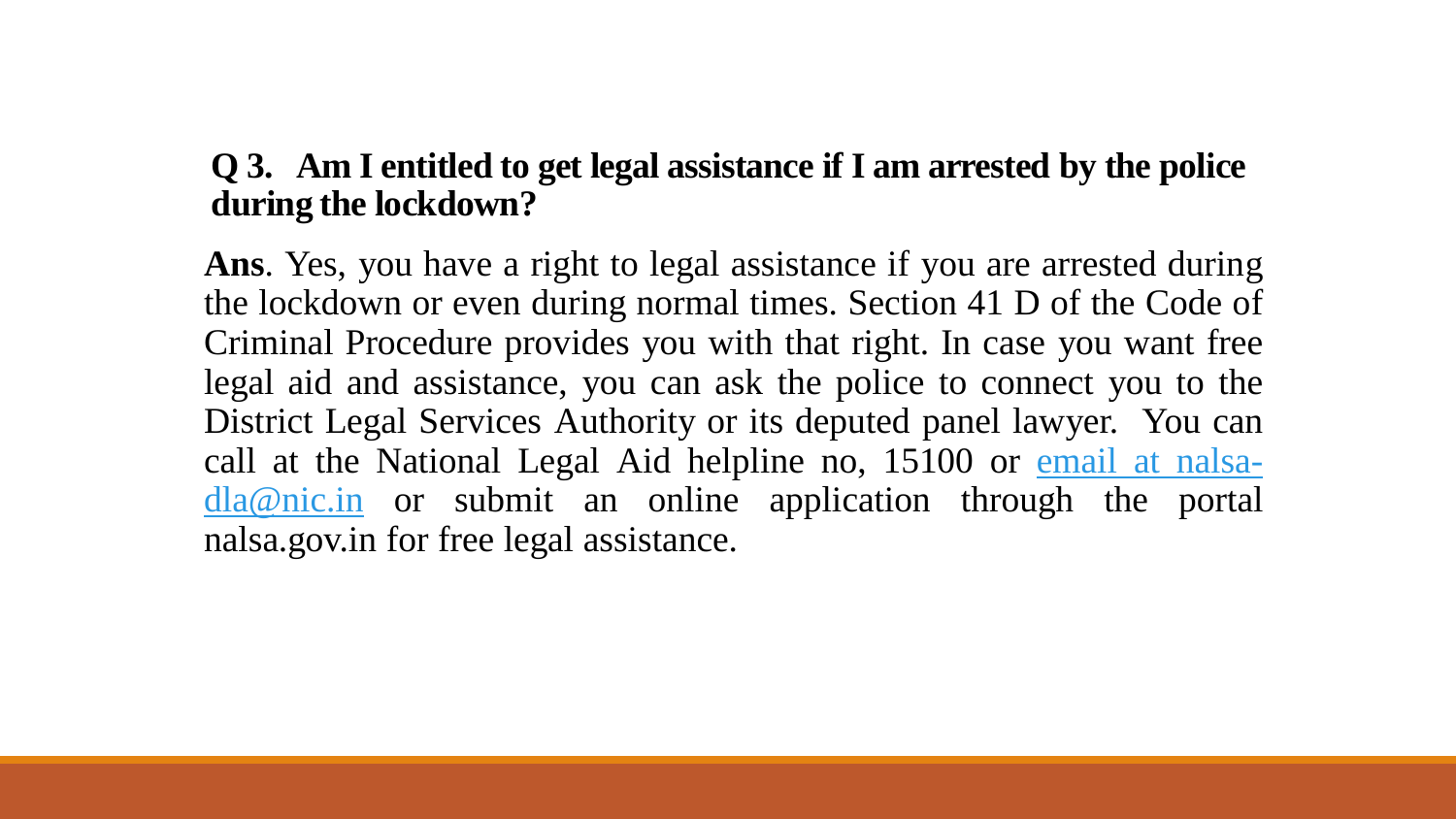#### **Q 4 If I am arrested on breaking the lockdown and charged under Section 188 IPC, can I be released on bail in the Police Station itself?**

**Ans:** Section 188 IPC is a bailable offence. If you are arrested for a bailable offence, the police can immediately release you on furnishing of surety. You are not required to be produced in court. Non-bailable offences are of a more serious type, which invoke higher punishment. In such cases, the police does not have the power to grant bail. However, even in these cases, when the accused person is produced before the magistrate, he/she has a right to file an application for bail, and the magistrate has the power to grant him/her bail. If he/she does not have a lawyer the person is entitled to legal aid for the purpose of making this application.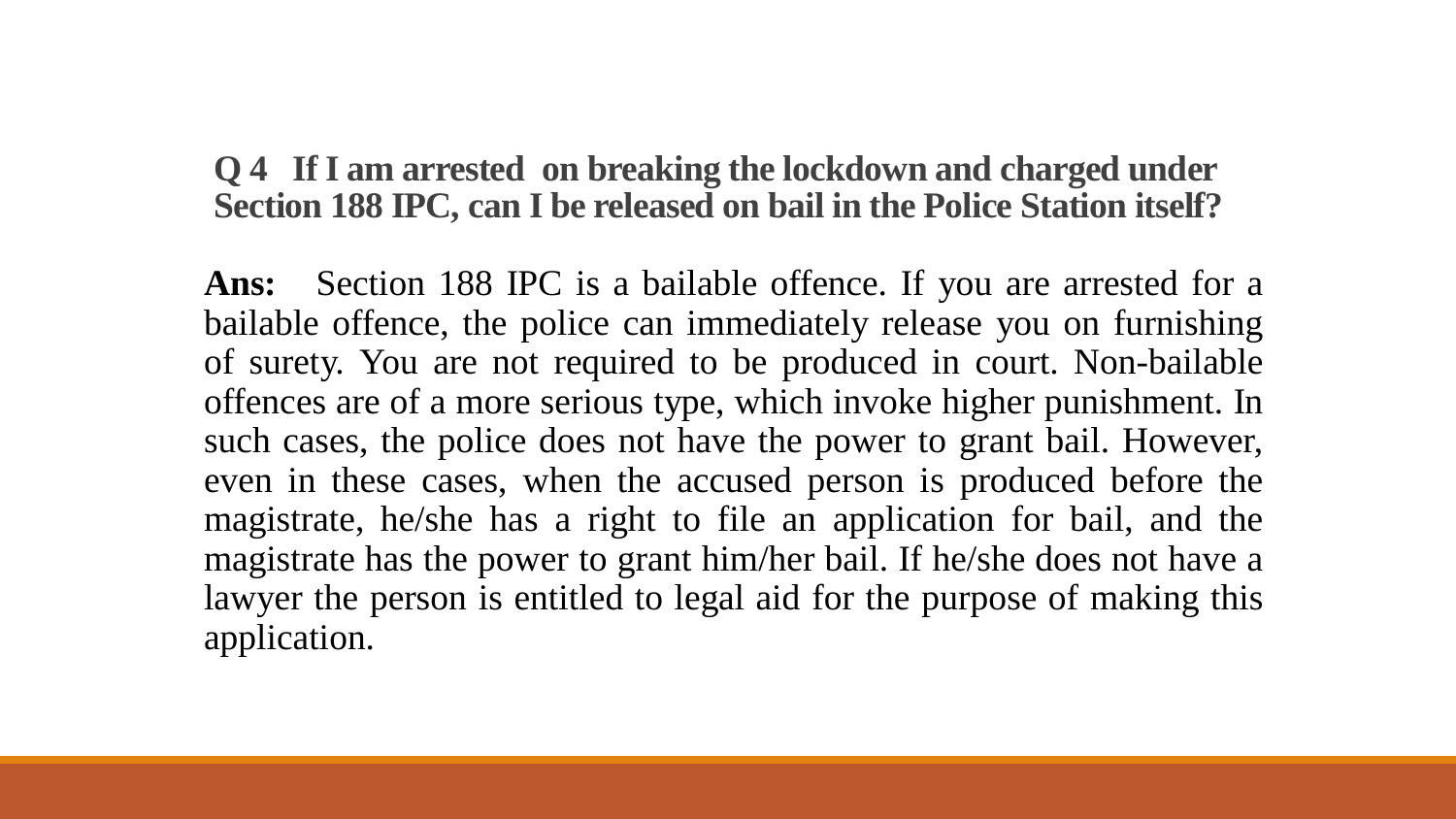**Q5. If I am arrested and produced before a Magistrate by police for seeking remand, and I cannot afford a lawyer then what shall I do?**

**Ans.** In such a case, a Remand lawyer deputed by the District Legal Services can represent you before the magistrate free of cost. He may also file bail application on your behalf.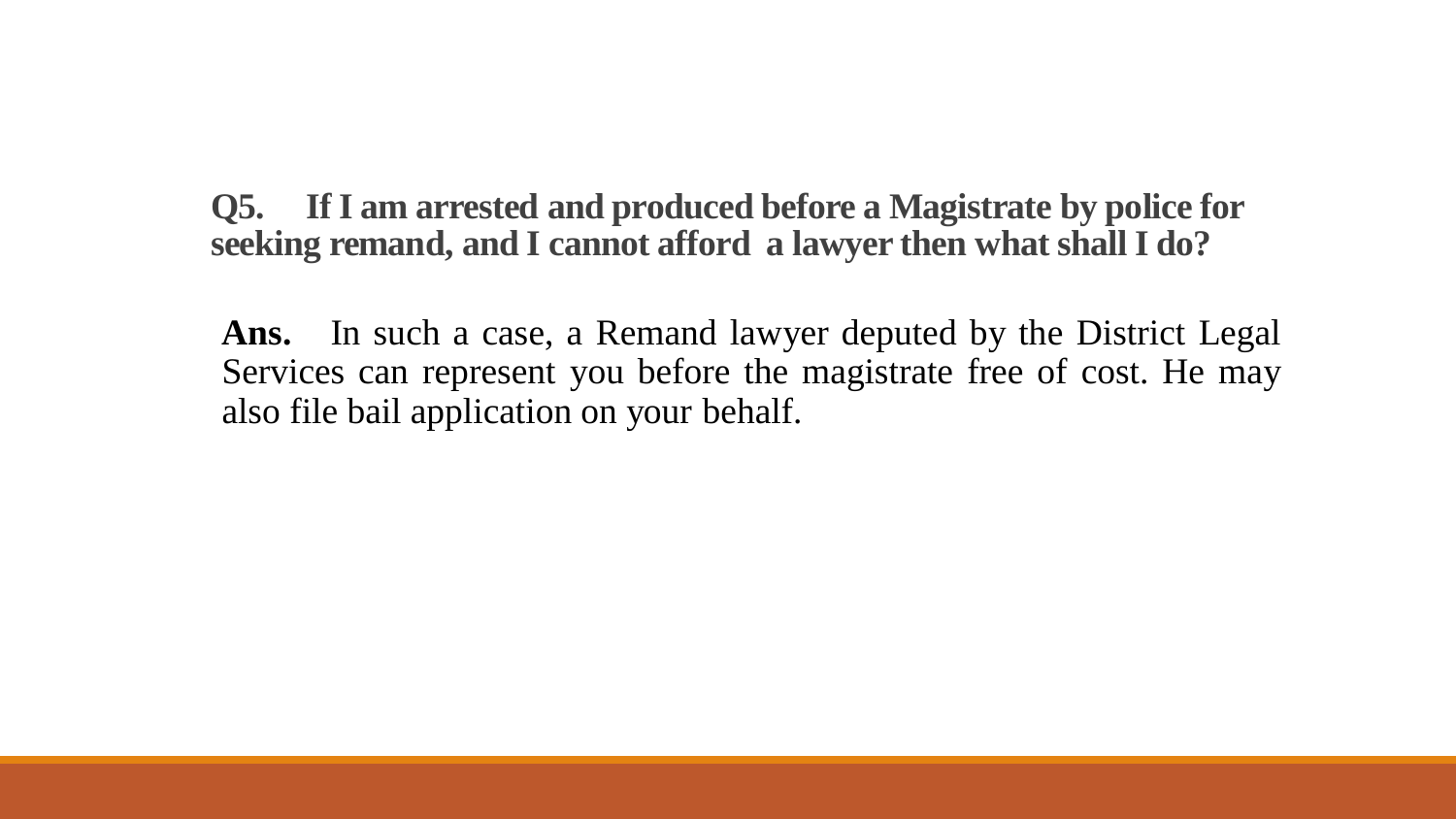**Q 6. My case is pending in the court. I was provided with a legal aid lawyer. I do not know as to what has happened to my case during the lockdown period. What shall I do ?**

**Ans:** You can contact your legal aid lawyer to know about the status of your case. You can also contact the office of DLSA. If you do not get any response, you can call at the National Legal Aid helpline no, 15100 or email at [nalsa-dla@nic.in](mailto:email%20at%20nalsa-dla@nic.in) or submit an online application through the portal nalsa.gov.in for free legal assistance.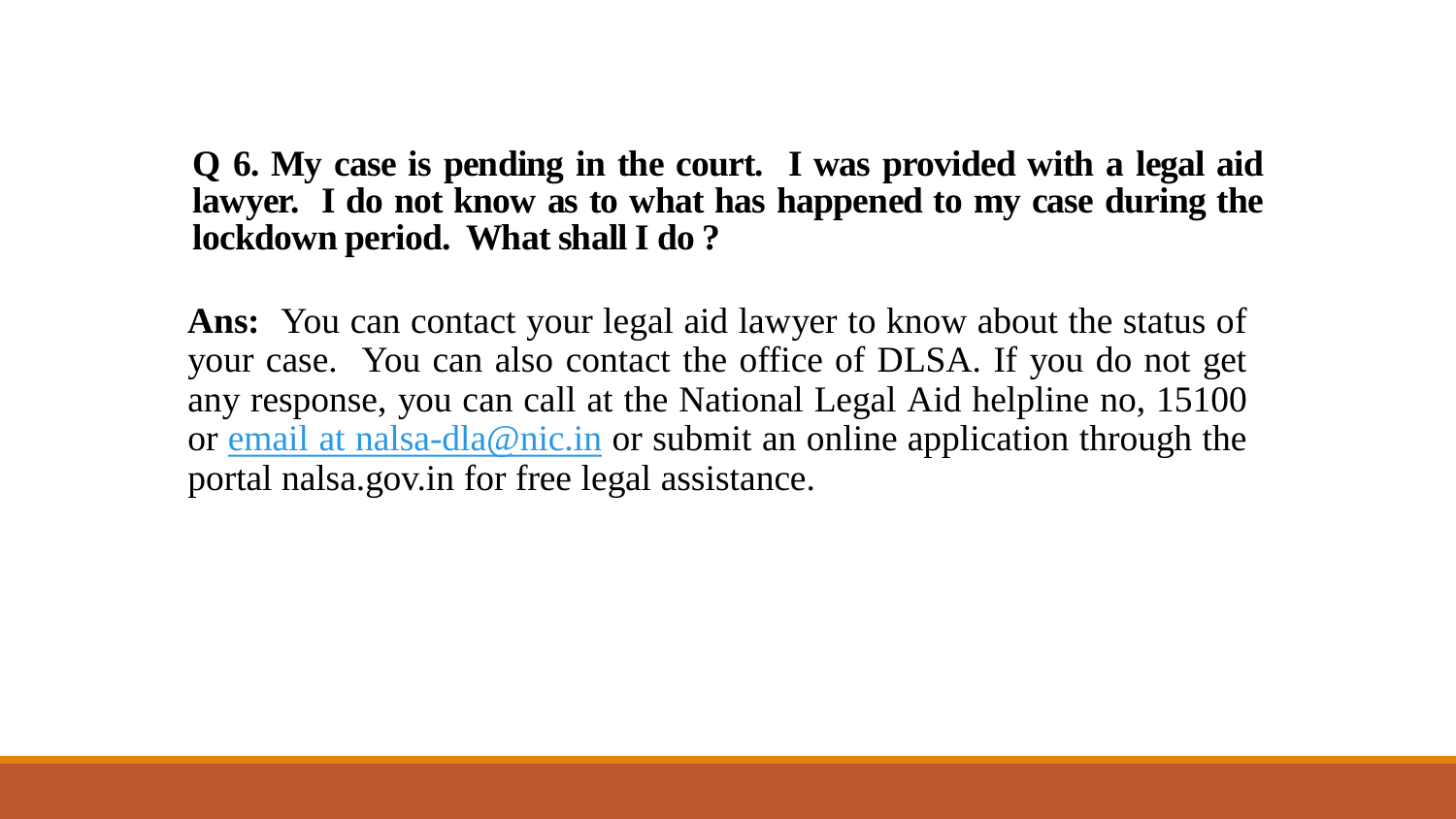### **Q 7: I have a legal problem, and due to the lockdown I do not know how to get legal advice and assistance. What shall I do?**

**Ans:** Legal Services Authorities provide free legal aid and advice to certain categories of persons including women, children, persons in custody, SC/ST, persons suffering from disabilities, industrial workmen. You can contact the nearest District Legal Services Authority for seeking legal aid and advice. You can call at the National Legal Aid helpline no, 15100 or email at [nalsa-dla@nic.in](mailto:email%20at%20nalsa-dla@nic.in) or submit an online application through the portal nalsa.gov.in for free legal assistance.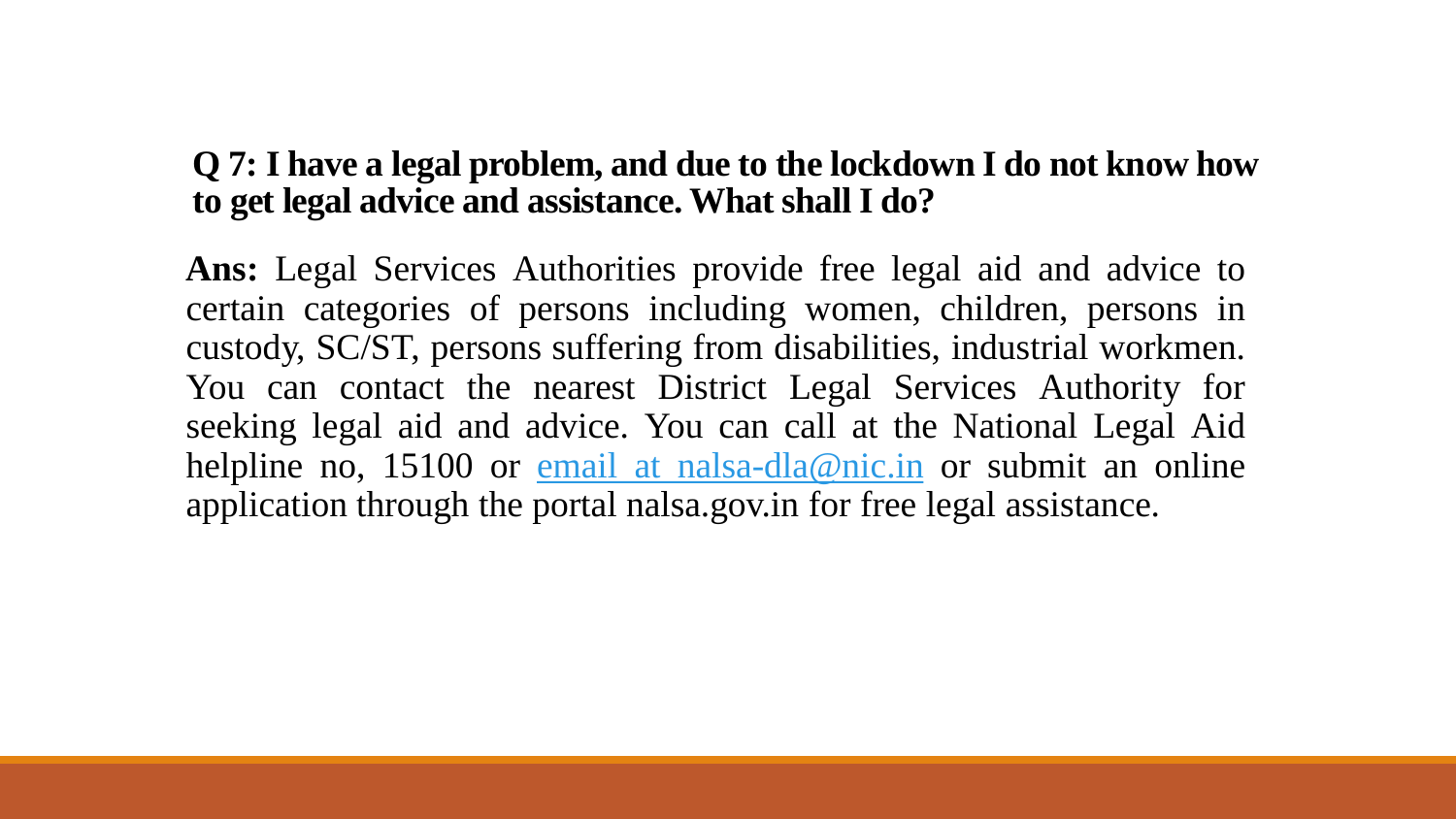#### **Domestic Violence and Related problems**

**Q 8. I am a woman, and is being subjected to physical abuse during lockdown. In such a case whom should I approach to file a complaint under** the **Domestic Violence** Act?

Ans You can contact the Protection Officer, or the office of District Legal Services Authority to help you in approaching the court to protect your rights. During lockdown also Duty Magistrate remains present in the Court. An application under Domestic Violence Act can be filed for protection orders and other appropriate orders before the Duty Magistrate. Being a women, you are entitled to free legal aid. You can contact the nearest District Legal Services Authority. You can call at the National Legal Aid helpline no, 15100 or email at [nalsa-dla@nic.in](mailto:email%20at%20nalsa-dla@nic.in) or submit an online application through the portal nalsa.gov.in for free legal assistance.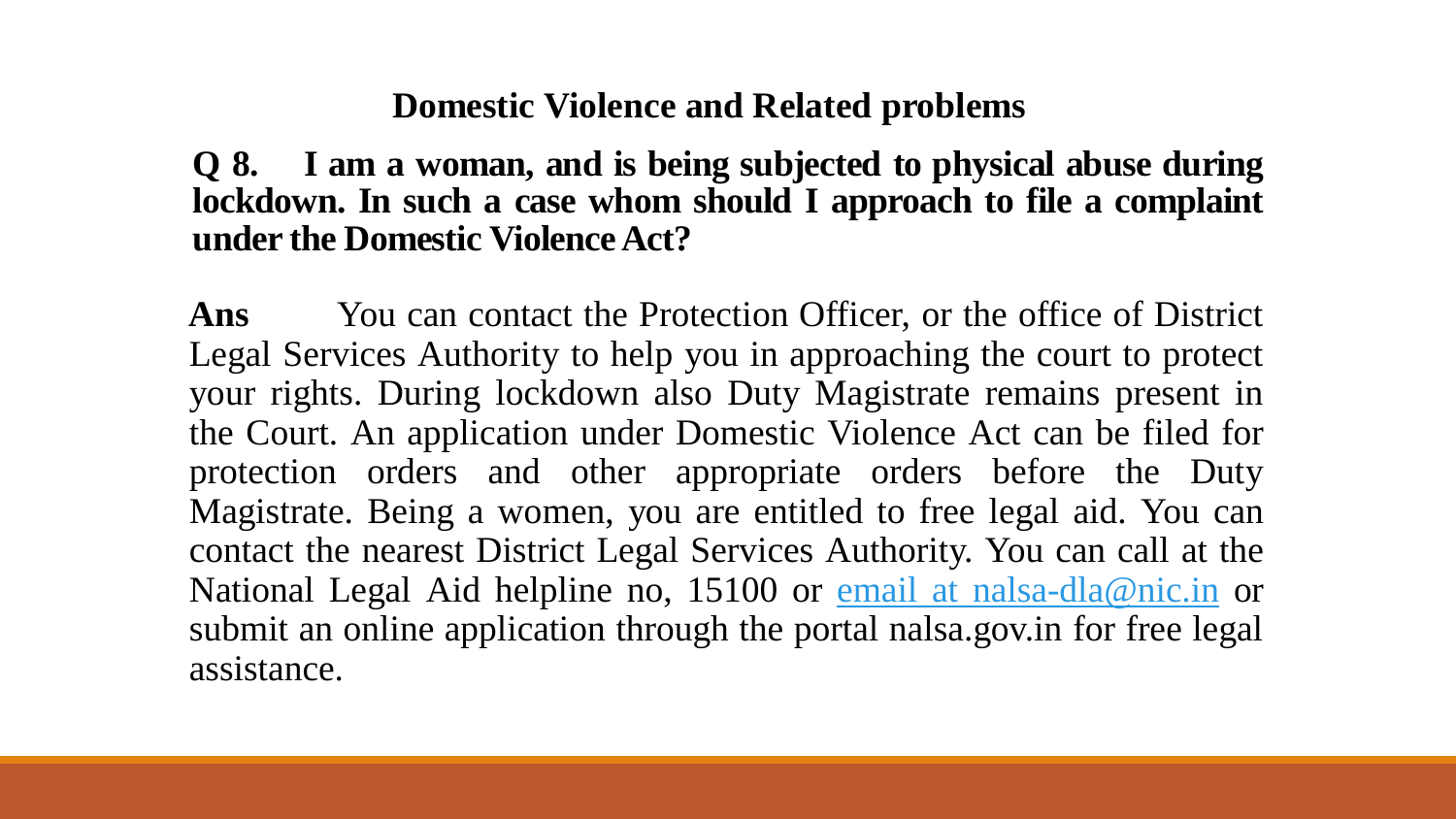### **Q 9. I am a married woman, and during lockdown, I am being repeatedly threatened to be expelled from my matrimonial home. What can I do?**

Ans: If there is an apprehension that you will be thrown out of this house, you must approach a magistrate's court under the provisions of the Domestic Violence Act and obtain an order of injunction to restrain your husband or his family members from dispossessing you (throwing you out) from your matrimonial home (Ss.17, 19 of DV Act). During lockdown period also, Duty Magistrate remains present in court for urgent matters. The court can also ask the respondent to provide alternative accommodation if you do not want to return to a violent home. You can contact the nearest District Legal Services Authority for legal aid and assistance. You can call at the National Legal Aid helpline no, 15100 or email at [nalsa-dla@nic.in](mailto:email%20at%20nalsa-dla@nic.in) or submit an online application through the portal nalsa.gov.in for free legal assistance.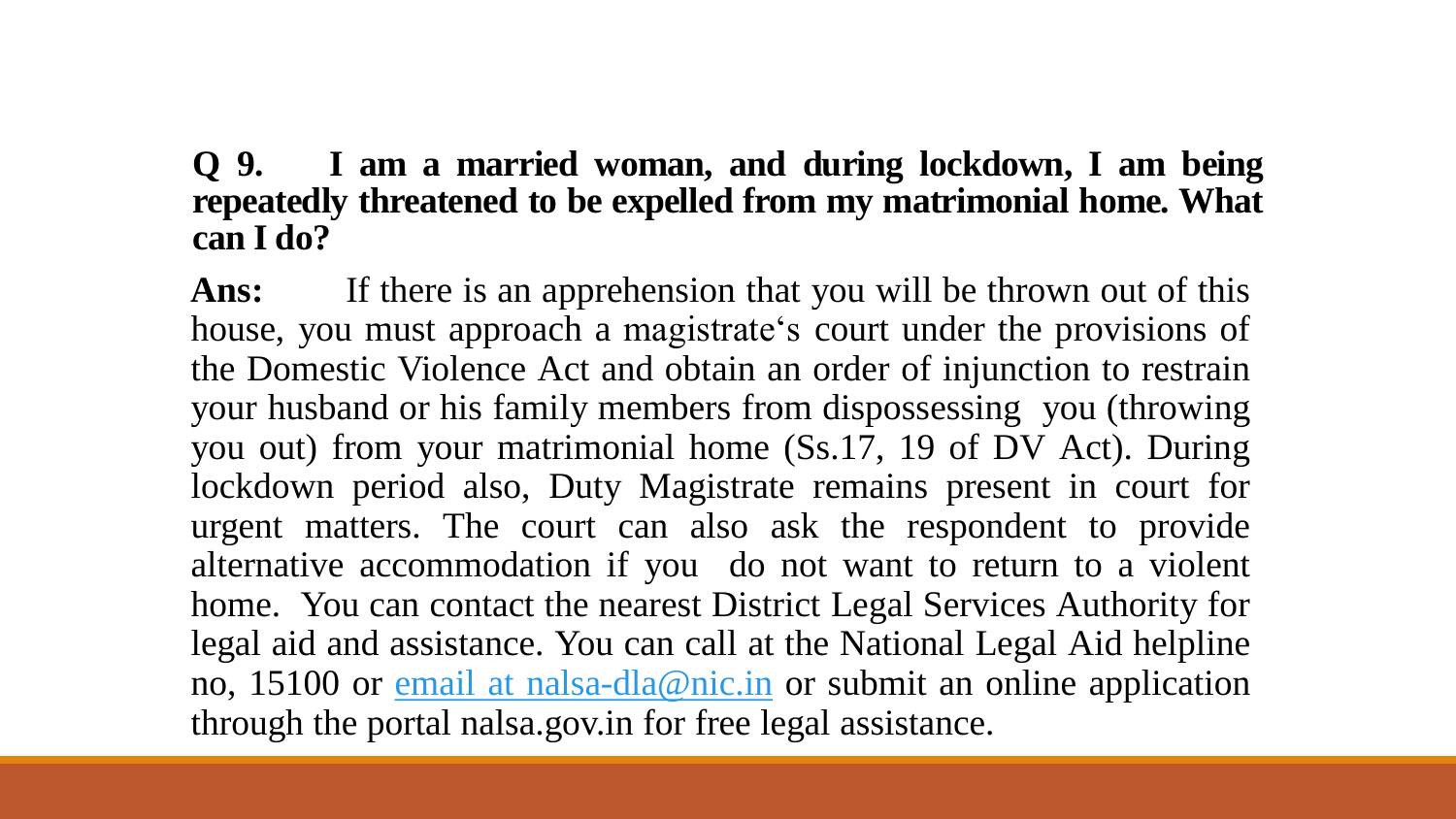#### **Q10. I am being humiliated by my in-laws as I have 3 female children. Abusive and derogatory words are used. This has increased during the lockdown period. What should I do?**

Ans. You can file a complaint even for emotional abuse such as abusing, using derogative words, demanding dowry, humiliating etc. for the reason that you do not have a male child. This can also be filed for sexual abuse and economic abuse. You can contact the Protection Officer or the nearest District Legal Services Authority for assistance. During lockdown period also, Duty Magistrate remains present in court for urgent matters. You can contact the nearest District Legal Services Authority for legal aid and assistance. You can call at the National Legal Aid helpline no, 15100 or  $e$ -mail at [nalsa-dla@nic.in](mailto:email%20at%20nalsa-dla@nic.in) or submit an online application through the portal nalsa.gov.in for free legal assistance.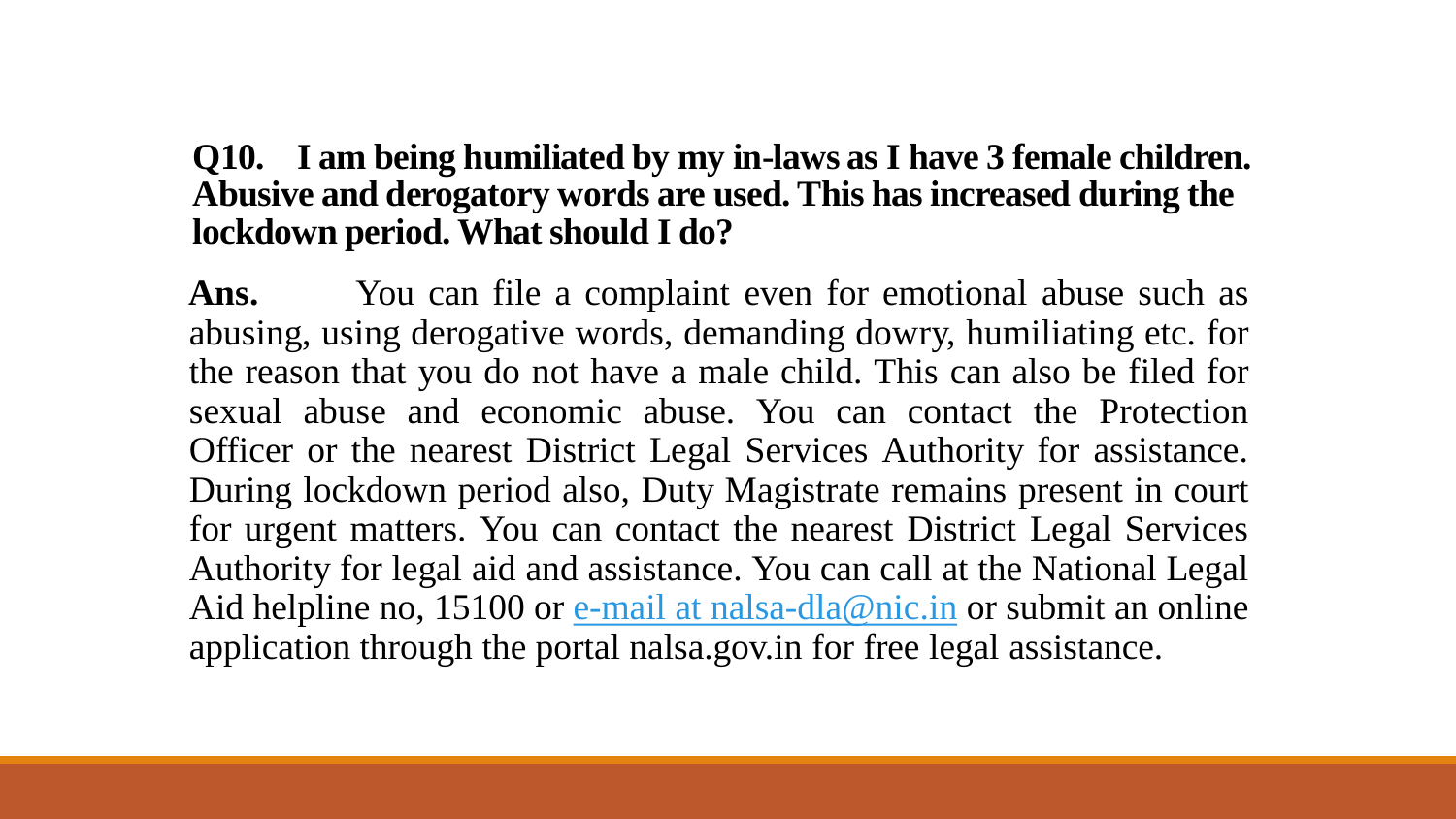# **Q 11 What will happen if my family members violate the orders passed by the magistrate?**

Ans. In the event that the husband or his family members violate order they will be liable for punishment under the Domestic Violence Act. (S.31 of DV Act). The matter can be brought before the Duty Magistrate even during lockdown period.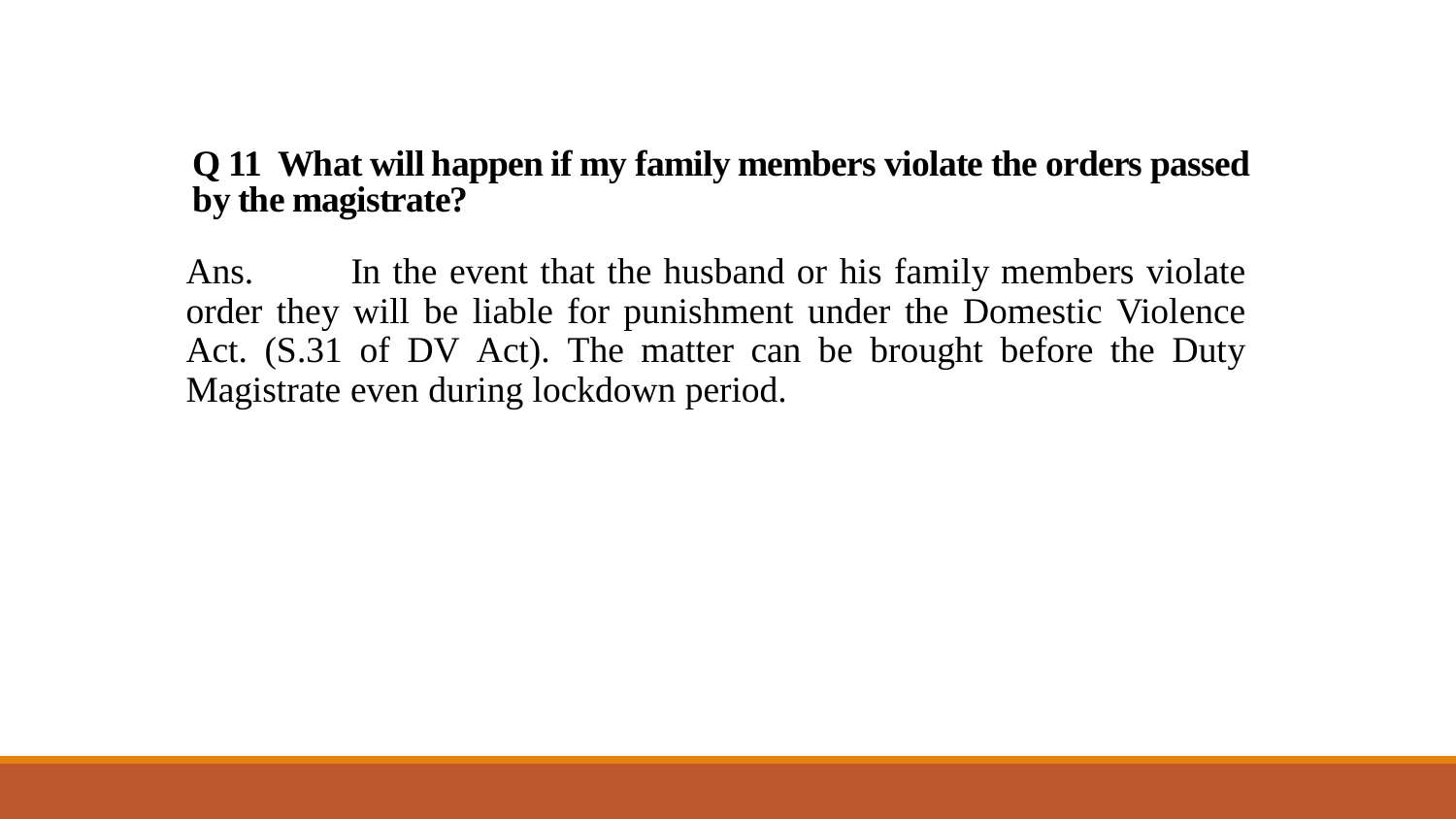#### **Q 12. I have taken a divorce, but I have not remarried. I do not have any earnings to maintain myself. During lockdown, the position has worsened. What shallI do?**

Ans. Even after divorce, if you have not received a lump sum amount as final settlement, you can claim maintenance from your husband until you remarry. A petition during lockdown also can be filed before the Duty Magistrate. You can contact the nearest District Legal Services Authority for legal aid and assistance. You can call at the National Legal Aid helpline no, 15100 or email at [nalsa-dla@nic.in](mailto:email%20at%20nalsa-dla@nic.in) or submit an online application through the portal nalsa.gov.in for free legal assistance.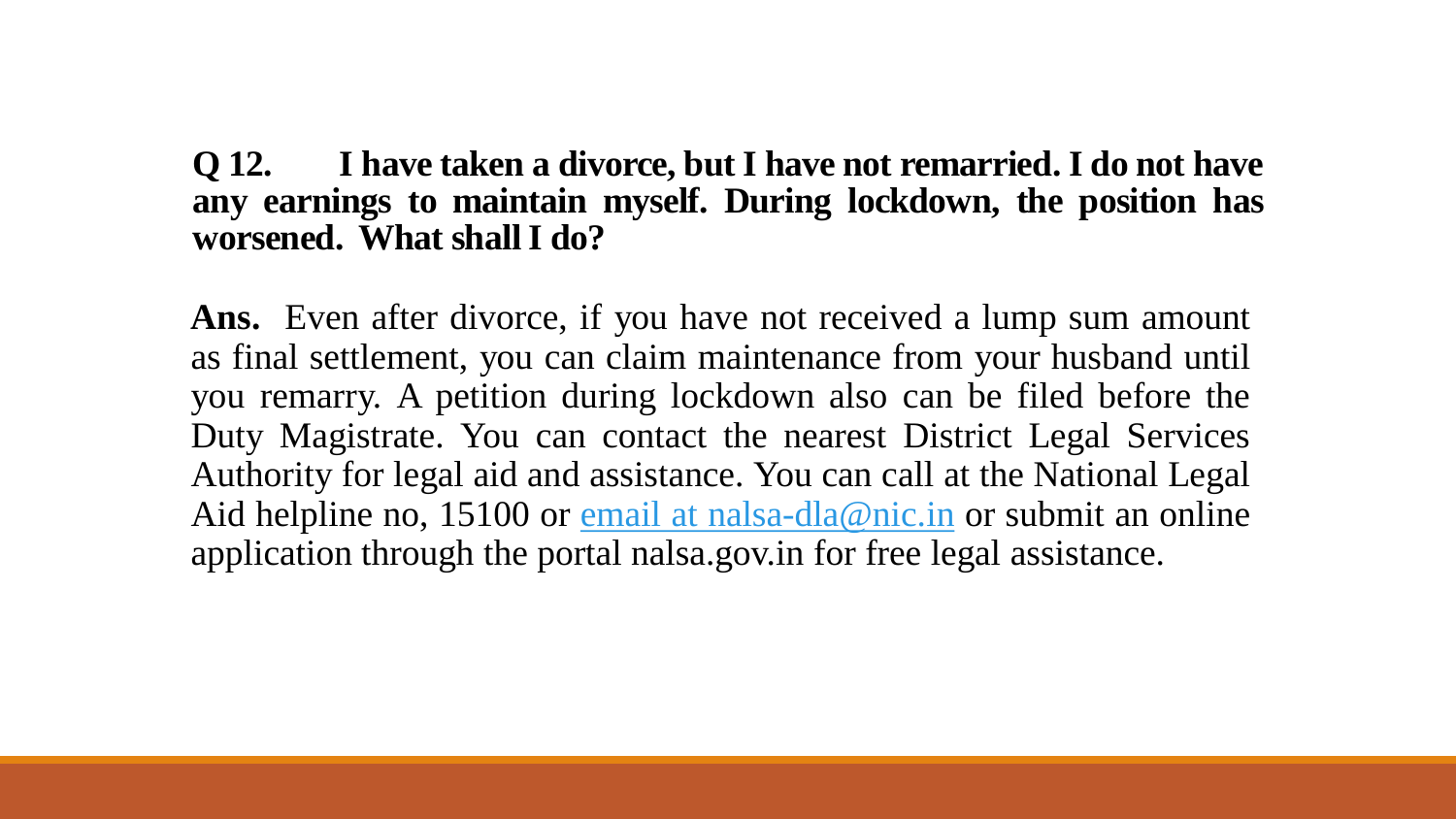# **Limitation period during Lockdown**

**Q13. I have to file a case for recovery of money against rendering my services, but the limitation period prescribed for filing the case has expired during the lockdown period? Now what can be done?**

**Ans**. You can file a case if the limitation period has expired during the lockdown period. The Hon'ble Supreme Court of India vide order dated 23/3/2020 passed in suo motu writ petition no. 3/2020 held that a period of Limitation in all such proceedings, irrespective of limitation prescribed under the general law and the Special law whether condonable or not shall extend w.e.f from 15th March till further order to be passed by the Supreme Court of India.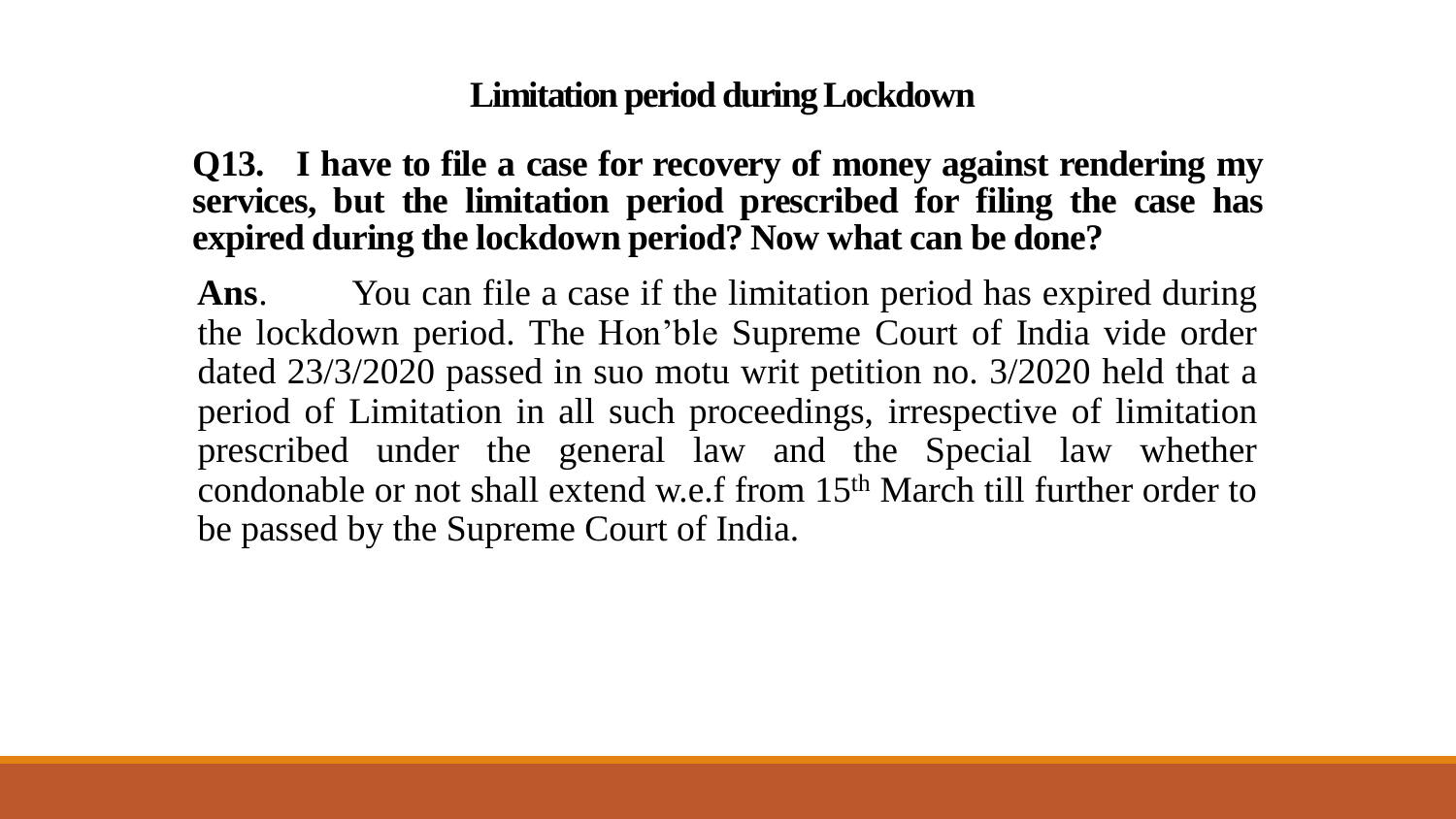#### **Stranded People, Non payment of wages and tenants**

**Q 14. I am a girl, living alone at a paying guest facility. I want to go to my house in the another State where my old aged parents are staying alone to take care of them. How can I go during lockdown period?**

**Ans.** You have to contact the District administration, and explain to them the circumstances. Some of the States are entertaining online applications for issuance of travelling pass. In case of any difficulty in getting access to the District administration, you can contact the nearest District Legal Services Authority. You can call at the National Legal Aid helpline no, 15100 or email at [nalsa-dla@nic.in](mailto:email%20at%20nalsa-dla@nic.in). Legal Services Authority may help in bringing your case before the district administration, but ultimate decision of issuance of travelling pass is to be taken by the district administration.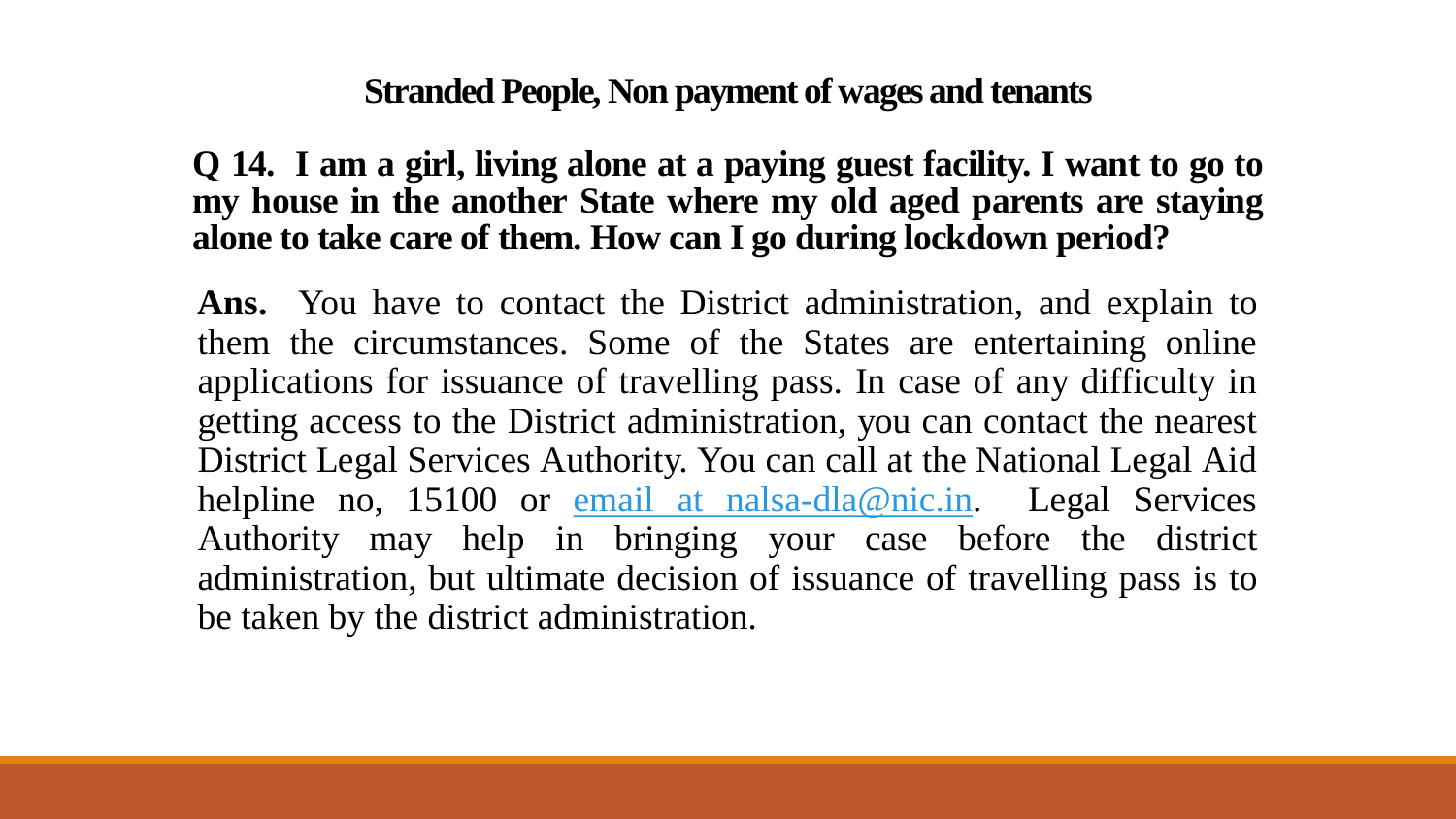#### **Q 15. I am a migrant labourer. My employer is not paying me wages for the work done by me before the lockdown ?**

Ans. You are entitled to get wages or monthly salary, as the case may be, for the work done by you. In case your employer denies it then you can get a legal notice issues to him. If after legal notice, he does not pay then legal proceedings can be started such as a civil suit against him. In case you require free legal aid, advice and assistance you can contact the office of the nearest District Legal Services Authority. You can call at the National Legal Aid helpline no, 15100 or email at nalsadla@nic.in or submit an online [application](mailto:email%20at%20nalsa-dla@nic.in) through the portal nalsa.gov.in.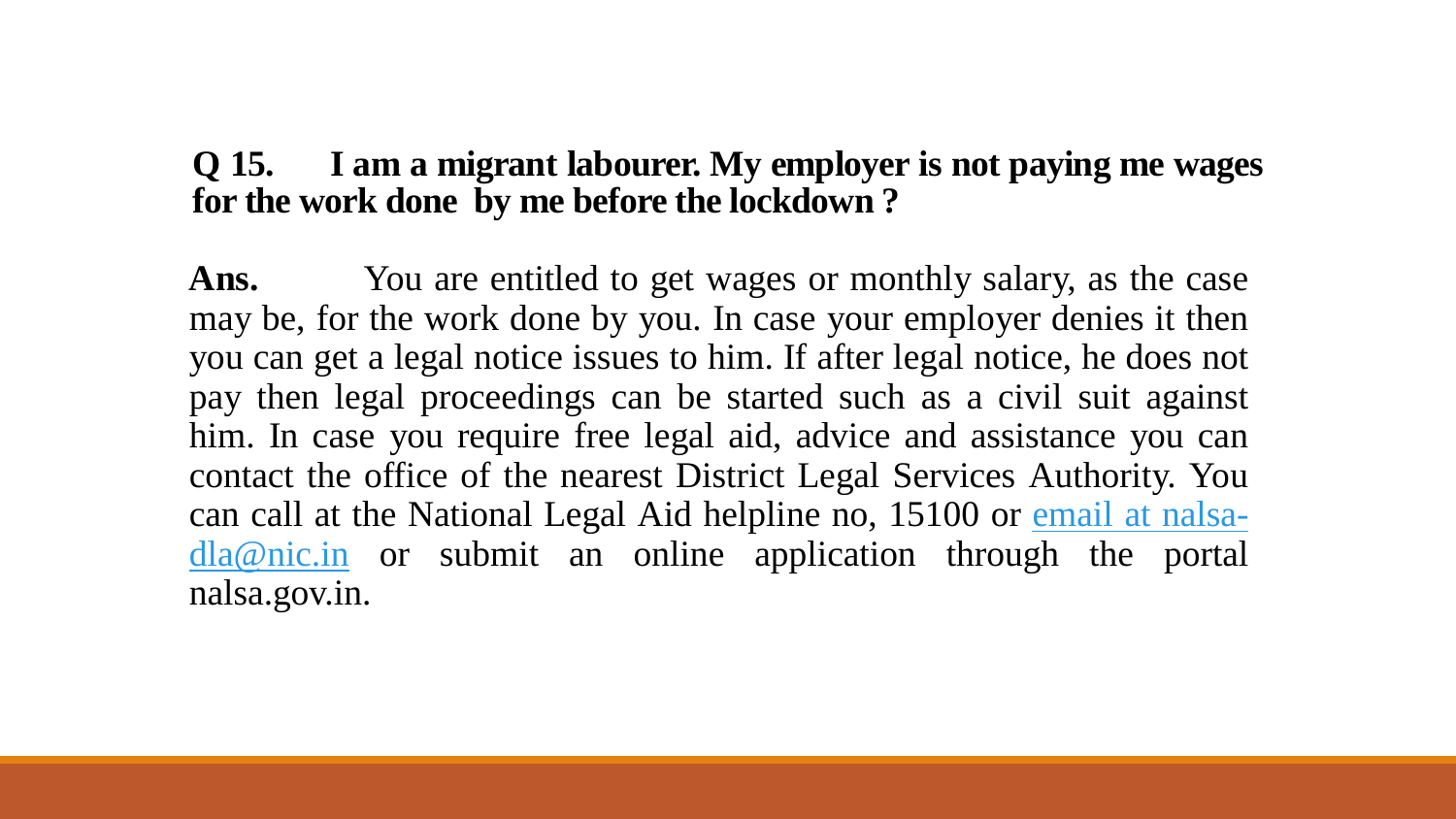#### **Q16 I am a tenant. Due to lockdown I have not gone for work and hence do not have money to pay rent to the landlord. He is asking me to vacate the premises?**

**Ans.** Many State governments have issued the advisories that tenants be not be evicted by the landlords for a particular period due to lock down. Advisories/ Instructions vary from State to State. In such a scenario, you have to contact the District administration. In case of legal aid and assistance, you can contact the office of the nearest District Legal Services Authority. You can call at the National Legal Aid helpline no, 15100 or email at [nalsa-dla@nic.in](mailto:email%20at%20nalsa-dla@nic.in) or submit an online application through the portal nalsa.gov.in.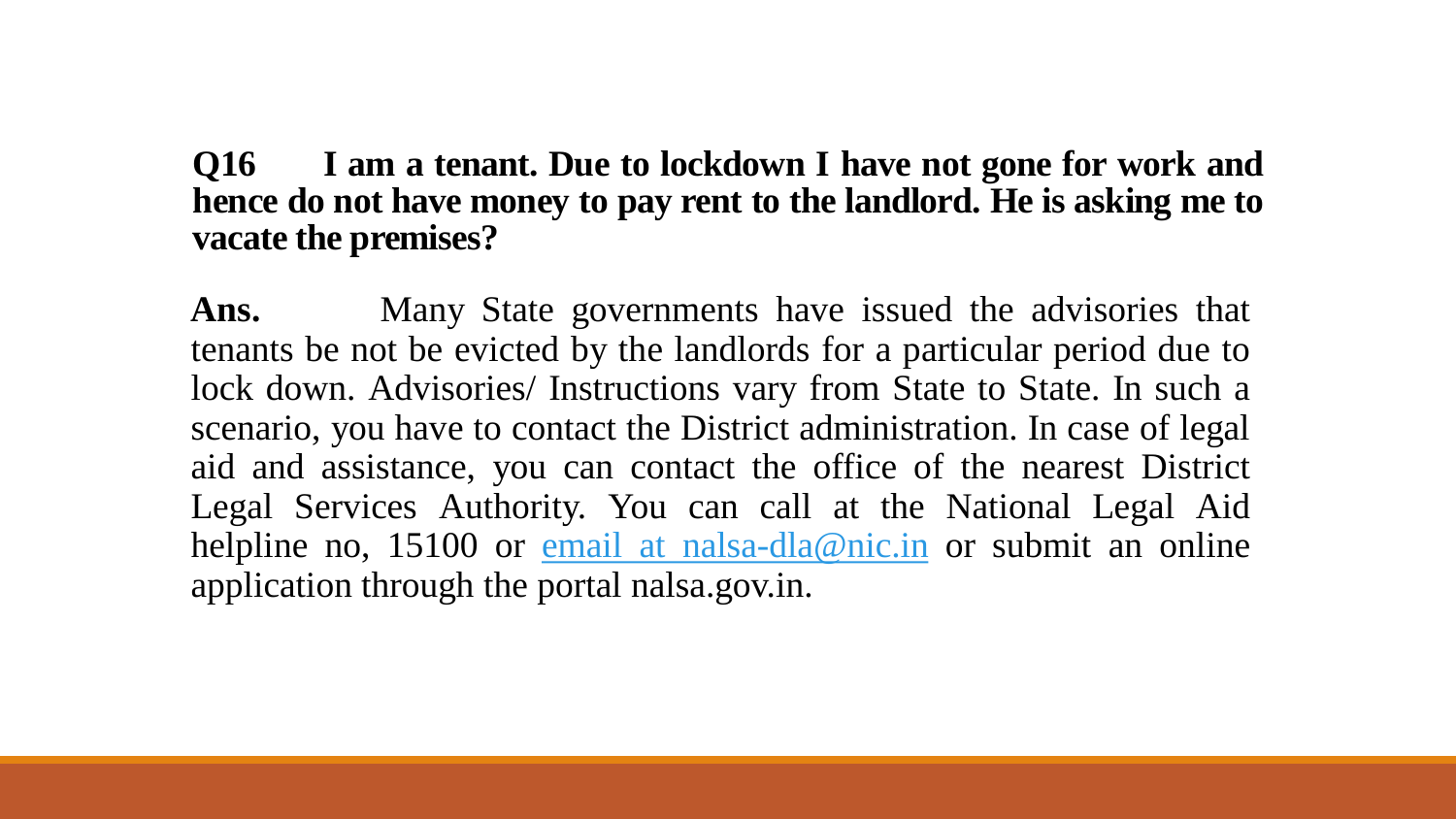#### **Senior Citizens**

#### **Q17. I am 63 years old, and have been abandoned by my children during lockdown. What shall I do?**

**Ans.** Under Section 24 of Maintenance and Welfare of Parents and Senior Citizens Act, 2007, if anybody who is having the care or protection of a senior citizen leaves him/her in any place, with the intention of wholly abandoning him/her, such person shall be punishable under the Act with imprisonment of either three months or fine upto Rs. 5,000 or both. To get free legal aid and assistance, you can contact the office of the nearest District Legal Services Authority. You can call at the National Legal Aid helpline no, 15100 or email at [nalsa-dla@nic.in](mailto:email%20at%20nalsa-dla@nic.in) or submit an online application through the portal nalsa.gov.in.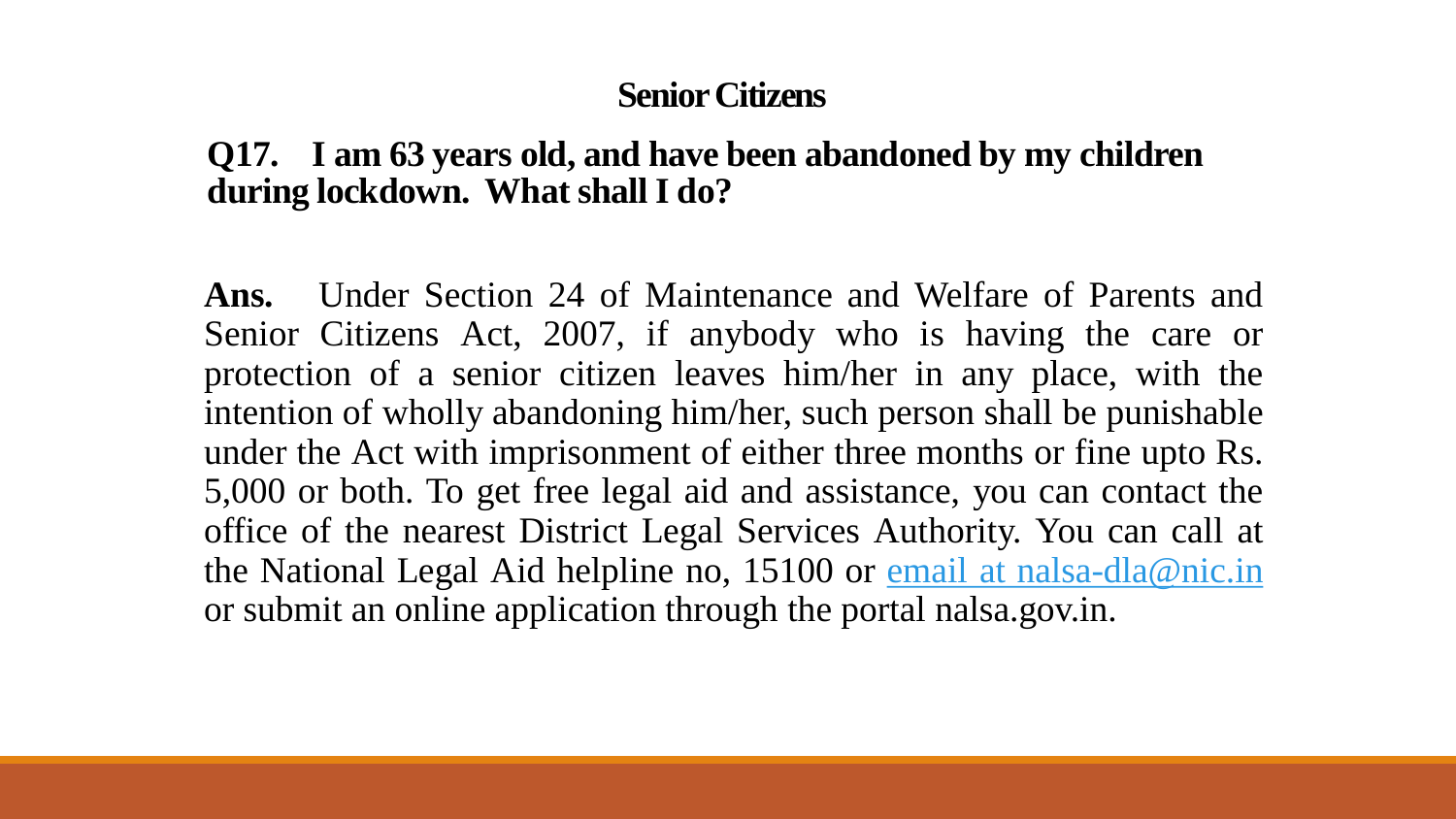#### **Q 18. I am a Childless senior citizen , aged 70 years, I am unable to maintain myself from my earning and property, and this position has worsened during the lockdown period. What shallI do?**

**Ans.** Being a childless senior citizen, if you are unable to maintain yourself from your earning and property, you can claim maintenance under the Maintenance and Welfare of Parents and Senior Citizens Act, 2007 from the relative who:-

| $\vert$ (a) $\vert$ is not minor; and                          |
|----------------------------------------------------------------|
| $\vert$ (b) is in possession of property of Senior Citizen; or |

**(c) would inherit the property of senior citizen after his death.**

To get free legal aid and assistance, you can contact the office of the nearest District Legal Services Authority. You can call at the National Legal Aid helpline no, 15100 or **email at [nalsa-dla@nic.in](mailto:email%20at%20nalsa-dla@nic.in)** or submit an online application through the portal nalsa.gov.in.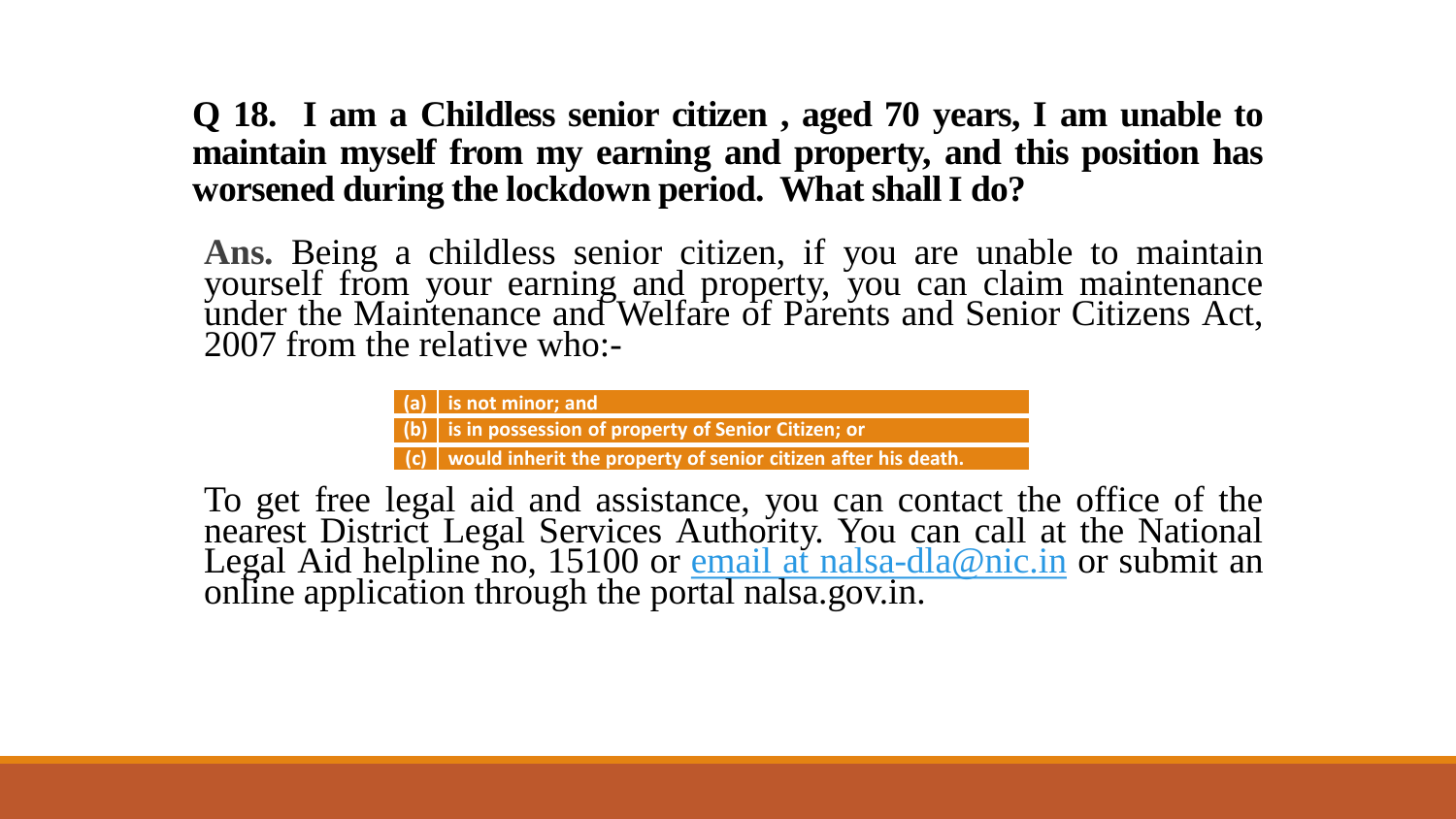# **Impact on Contracts**

**Q 19. Under a Contract, I have to manufacture certain items, and have them delivered within the timelines mentioned in the contract. However, due to the supply chain disruption due to lockdown, I am unable to get the raw material and fulfill my contractual obligation. What can be the legal implications ?**

**Ans:** Due to the lockdown caused by the COVID 19 pandemic, it is likely that the fulfillment of many contracts may get delayed interrupted or even cancelled. It may happen that some persons may not be able to perform their obligations under the Agreement within the timelines. In such a scenario, it is important to examine whether COVID 19 will be considered Force Majeure event. The concept of force majeure is to save the performing party from consequences of something over which it has no control. However, whether a contractual obligation can be avoided on the grounds of force majeure is a factual determination based on specific terms of the contract.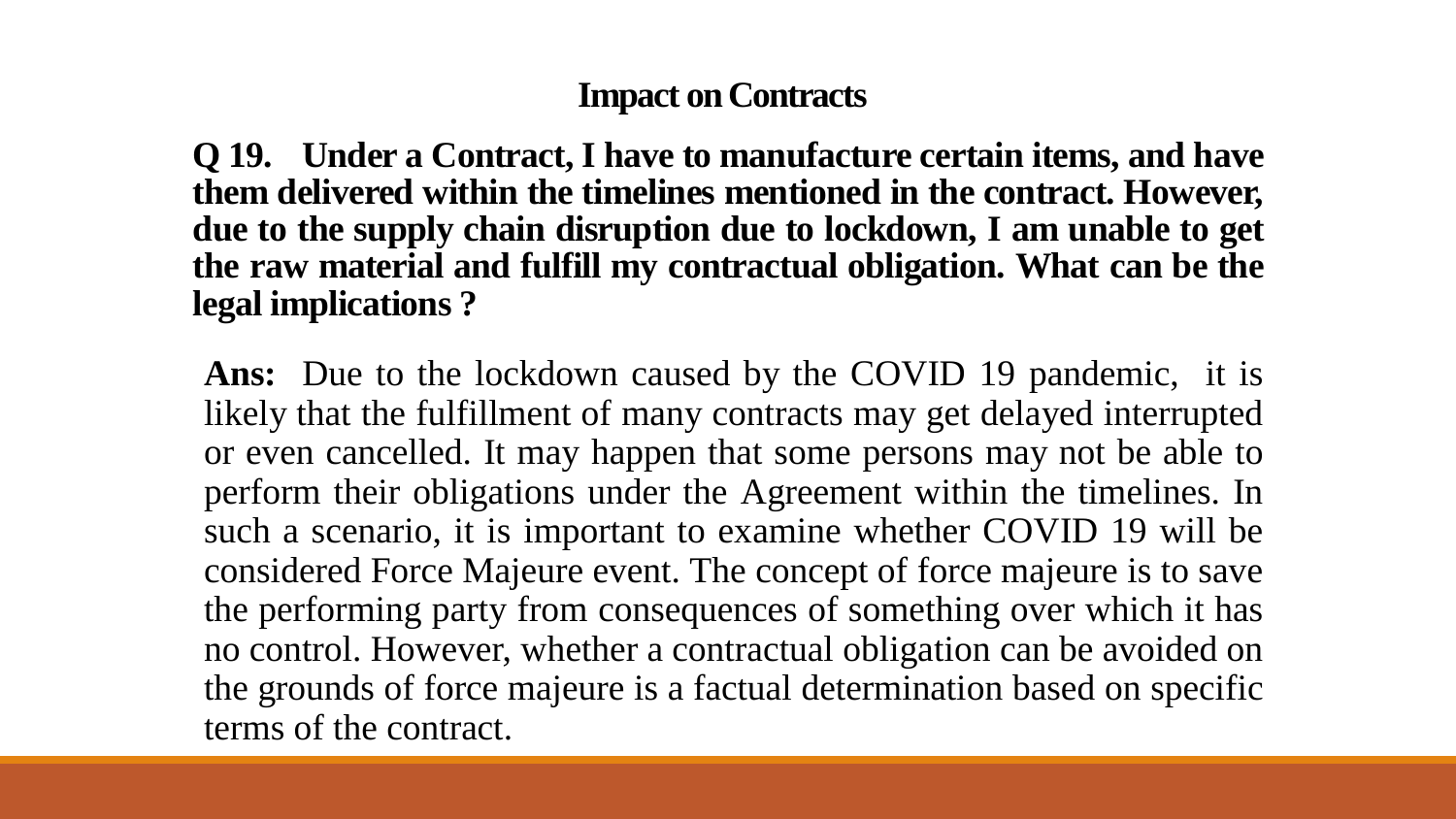### **Victim Compensation**

**Q 20 I am a 20 yrs old girl. I have been sexually assaulted during the lockdown period. I belong to a poor family and do not have money for medical treatment. I do not know where to report the matter.**

**Ans:** You can immediately call the police helpline number to report such a matter. You can also contact District Legal Services Authority for legal aid and assistance and for grant of interim compensation under Victim Compensation Scheme. You can call at the National Legal Aid Helpline No. 15100 or email at [nalsa-dla@nic.in](mailto:email%20at%20nalsa-dla@nic.in) or submit an online application through the portal nalsa.gov.in.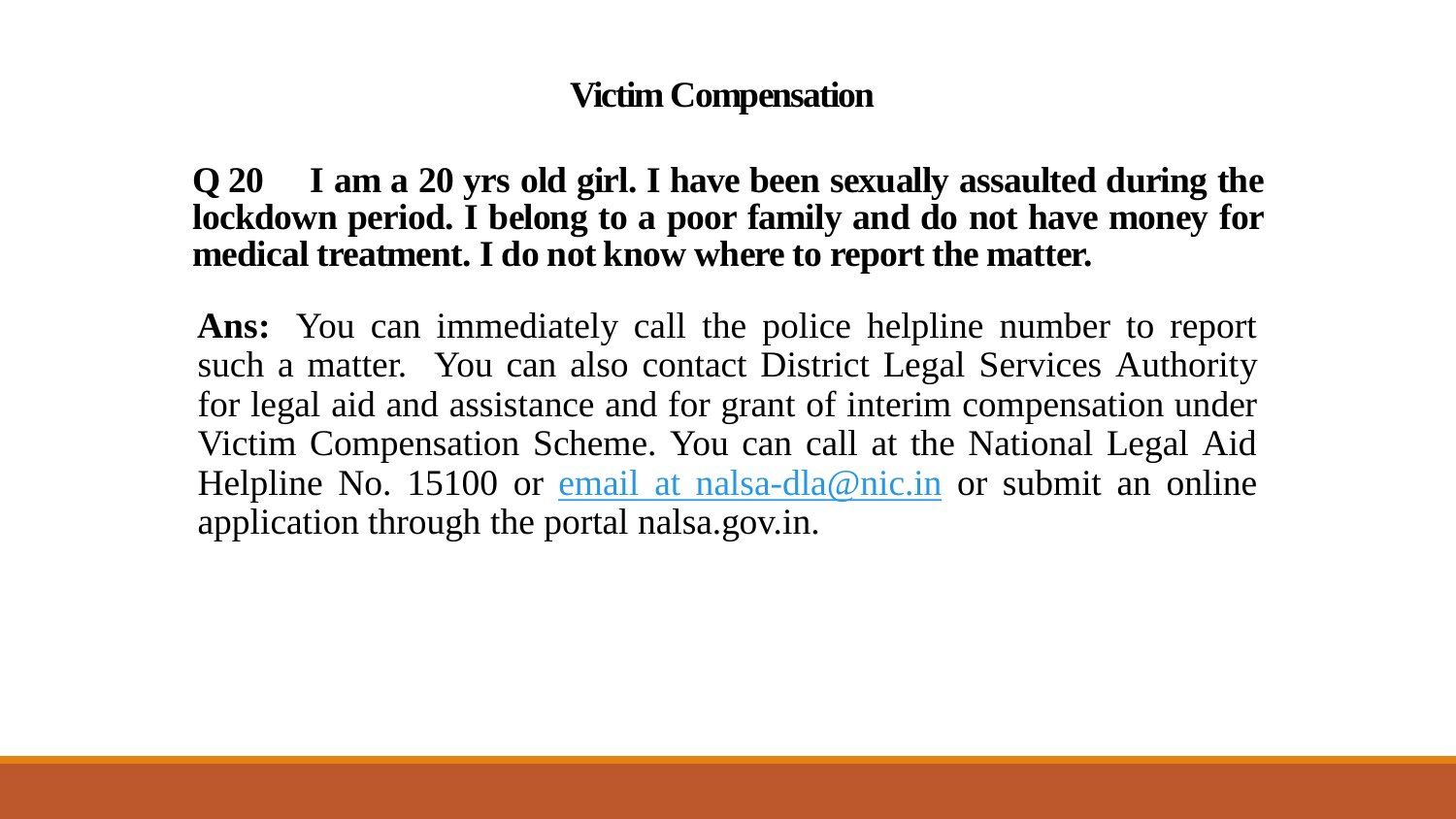# **Free Legal aid**

# **Q 21. Where can you seek Free Legal aid related to legal problems?**

**Ans:** Legal aid is the provision of free legal assistance to people otherwise unable to afford legal representation and access to the court system. Legal Services Authorities are in each State/UT and districts of the Country. You can call at the National Legal Aid helpline no, 15100 or email at [nalsa-dla@nic.in](mailto:email%20at%20nalsa-dla@nic.in) or submit an online application through the portal nalsa.gov.in.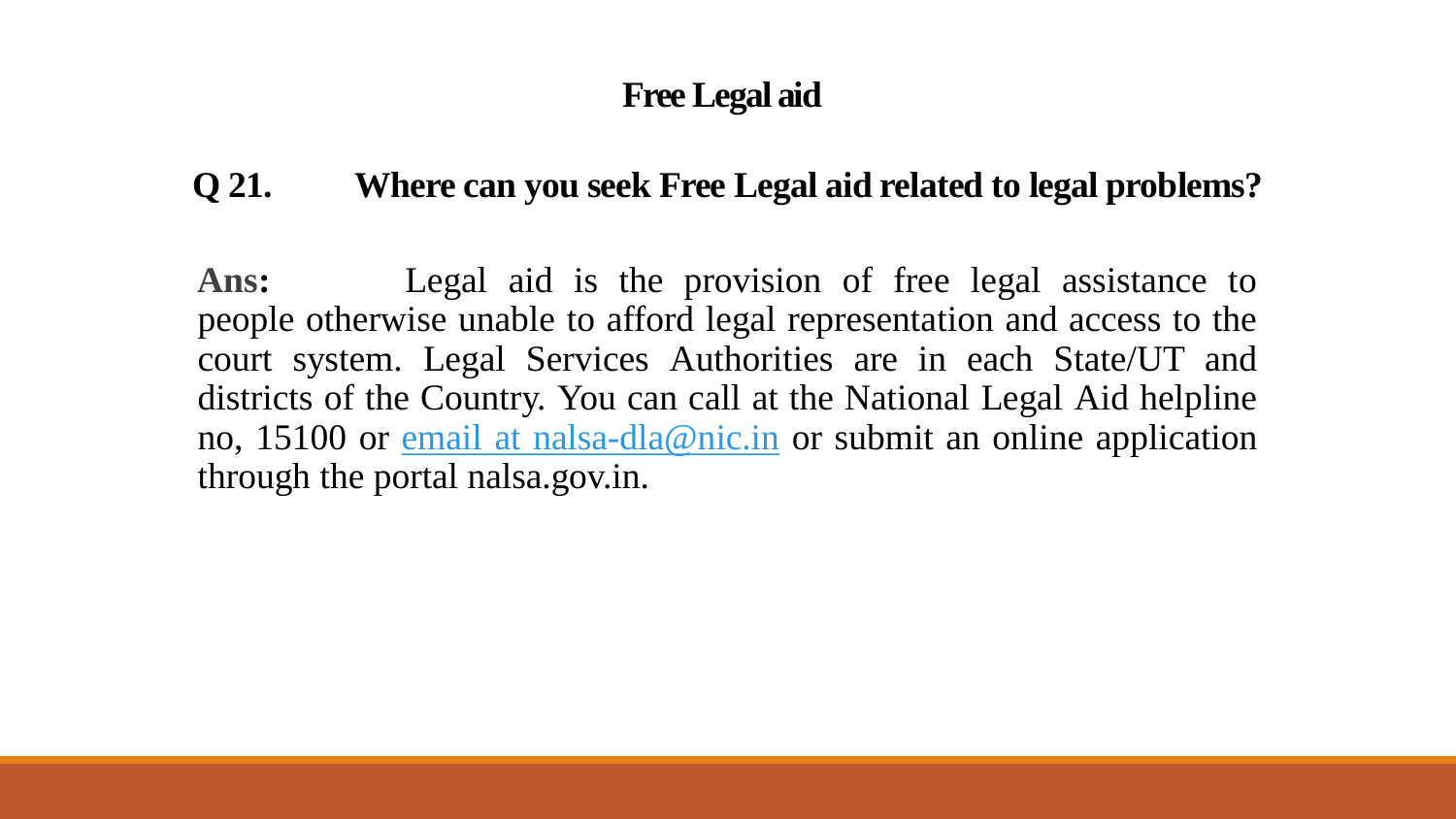**Q 22. What are the addresses and contact numbers of State Legal Services Authorities?**

**Ans:** Directory of State Legal Services Authorities may be seen on the following link: [Directory](https://nalsa.gov.in/uploads/pdf/2020/04/28/28_04_2020_70443472.pdf)